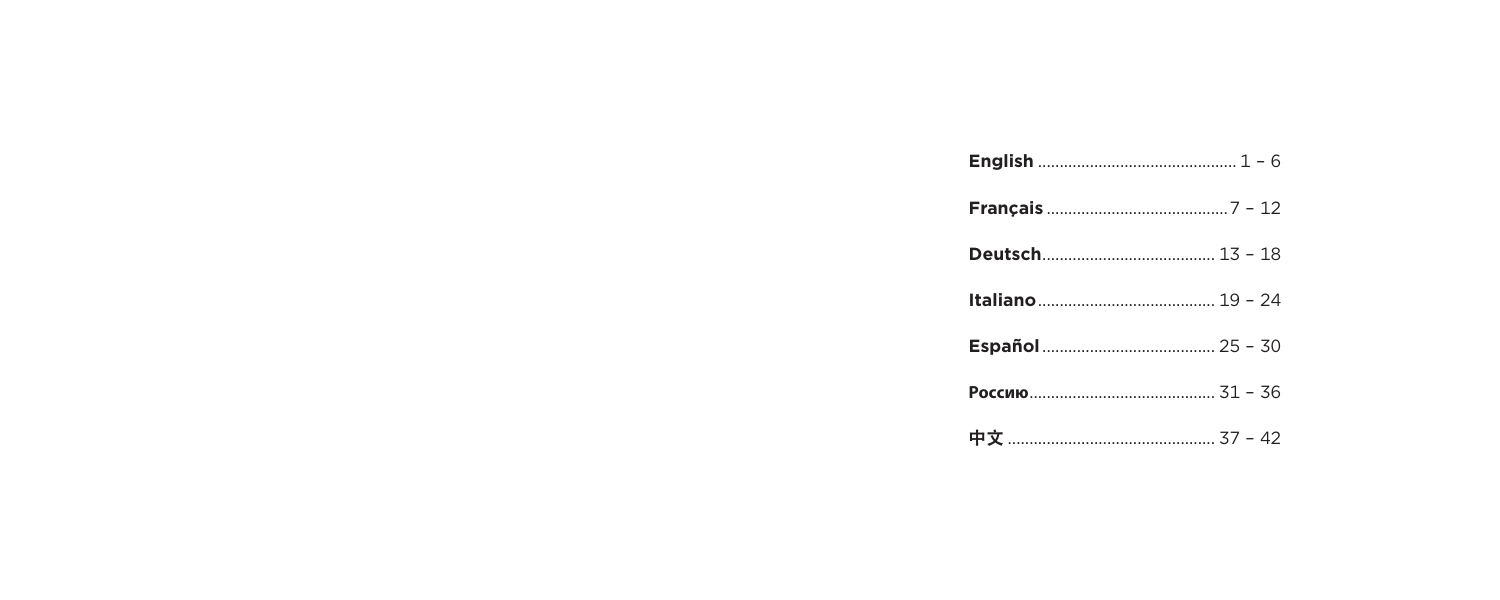1

### **Table Of Contents** Museum and Museum and Museum and Museum and Museum and Museum and Museum and Museum and Museum and Museum and Museum and Museum and Museum and Museum and Museum and Museum and Museum and Museum and Muse

# **Congratulations**

The CORSAIR ML140 PRO RGB PWM fan combines the performance of a magnetic levitation bearing with vibrant RGB lighting. Four hub-mounted RGB LEDs output a vivid blast of light and color, making it easy to match your system's style, and with a 400 RPM to 1,200 RPM control range, it's easy to make sure your PC is seen, but not heard.

| <b>ML PRO RGB Kit Contents</b> |                                  |   |
|--------------------------------|----------------------------------|---|
| Two Fan Kit                    | Fans                             |   |
|                                | Fan Hub                          |   |
|                                | <b>CORSAIR Lighting Node PRO</b> |   |
|                                | <b>Mounting Screws</b>           | 8 |
|                                | <b>Mounting Strips</b>           |   |
| Single Fan                     | Fan                              |   |
|                                | <b>Mounting Screws</b>           |   |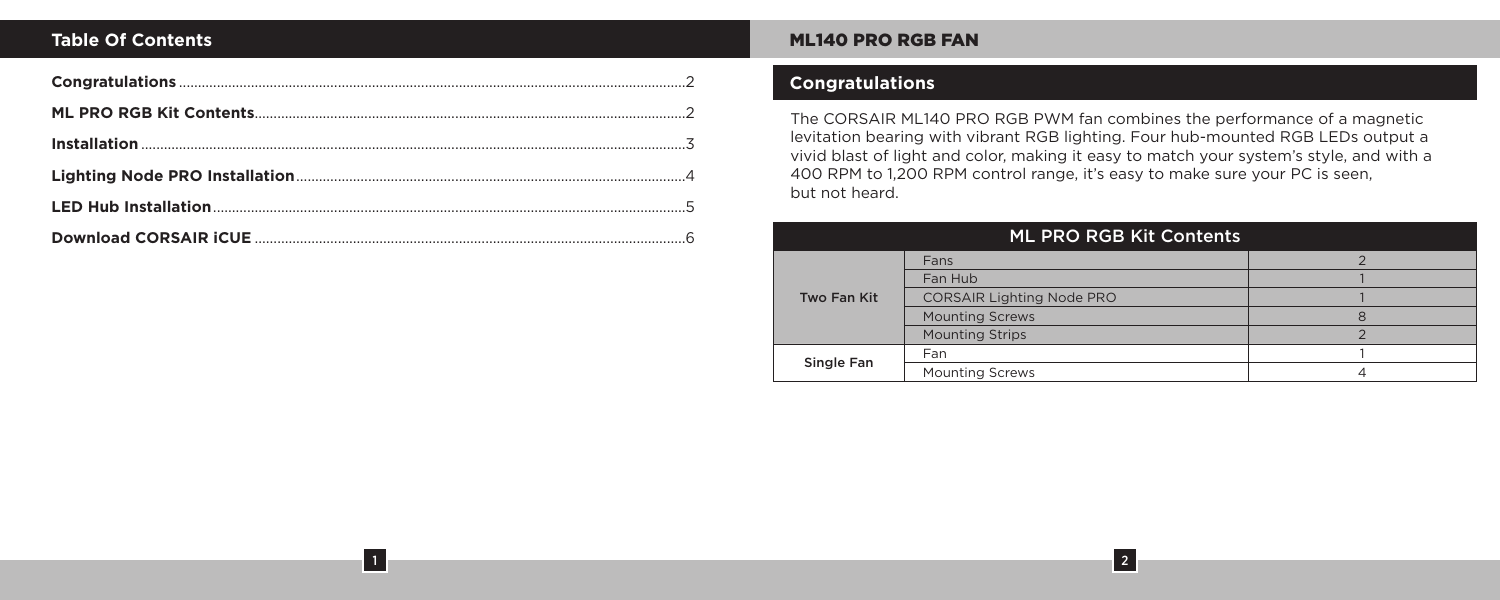### **>** Connection Notes

- Connect the fans in sequential order from  $1 > 2 > 3 > 4 > 5 > 6.$
- Animations begin with fan 1 and proceed through fan 6.
- Any fan not connected in series will break communication and the RGB LED lighting function will not work.
- **>** Mount the fan(s) to the location of your choice in the chassis.
- **>** Find a location for the RGB LED hub that allows connection for all the fans RGB LED cables installed in your system to reach the hub.
- The CORSAIR Lighting Node PRO will also need to be plugged into the RGB LED hub for CORSAIR iCUE software control of the RGB LED lighting.

3

**>** Mount the RGB LED hub with the provided mounting strips.



# **Installation Lighting Node PRO Installation**

- **>** Turn your system off prior to installing your Lighting Node PRO.
- **>** Find a location for the Lighting Node PRO that allows the cable to reach the RGB LED hub.
- **>** Mount the Lighting Node PRO with the provided mounting strip.
- **>** Plug the mini USB cable into the back of the Lighting Node PRO then plug the 9-pin end into an available internal USB 2.0 header in your system.
- **>** Connect the SATA power connector to any available SATA connector from your system power supply.

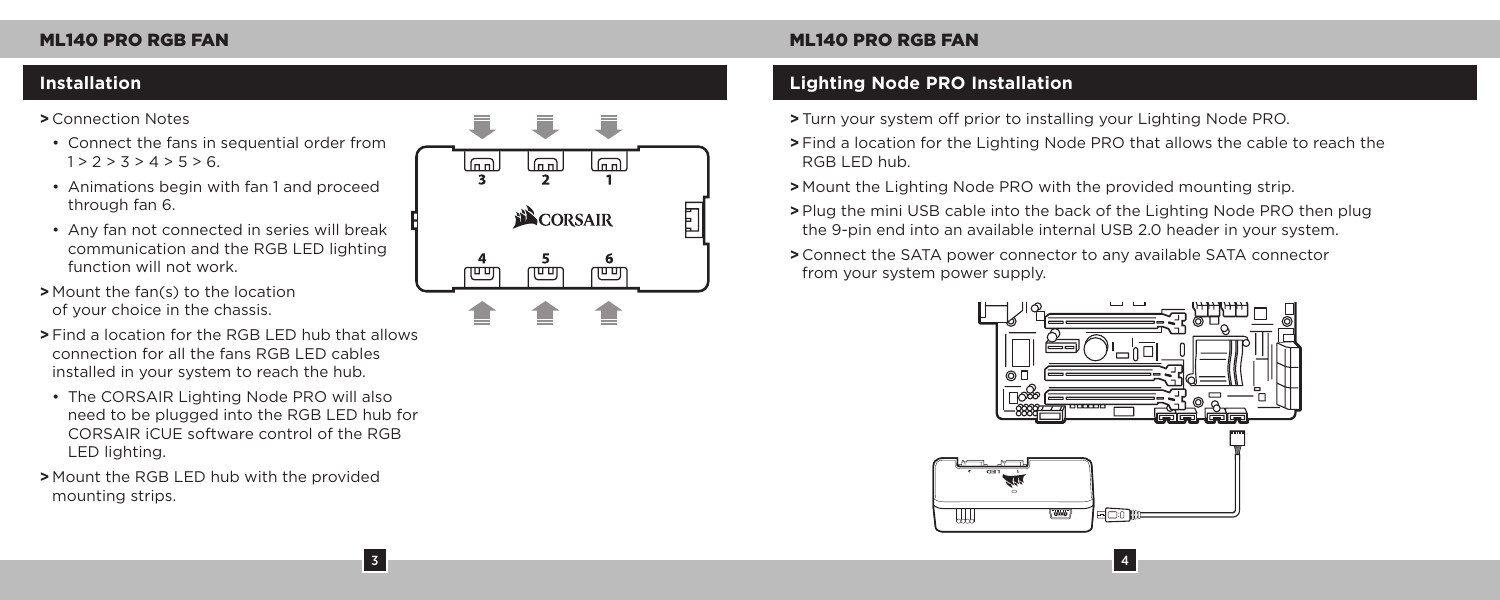- **>** Plug the RGB LED cable into an available LED header on the Lighting Node PRO to connect the LED hub.
- **>** Connect the SATA power connector to any available SATA connector from your system power supply.



5

# **LED Hub Installation Download CORSAIR iCUE**

**>** For the full CORSAIR iCUE experience, please download our latest CORSAIR iCUE software at **www.corsair.com/downloads**.

6



**\*** An internet connection is required for software download. CORSAIR iCUE is required for lighting control.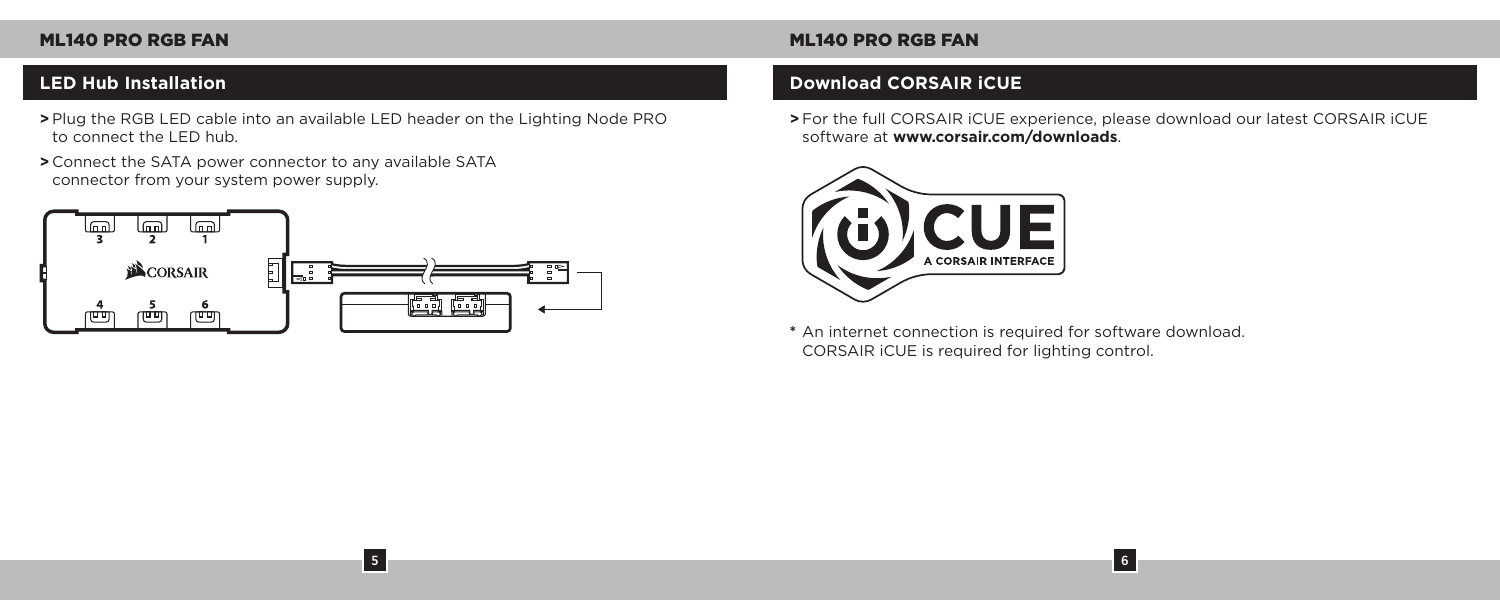### **Table Des Matières**

7

### ML140 PRO RGB FAN

# **Félicitations**

Le ventilateur CORSAIR ML140 PRO RGB PWM associe les performances du roulement à lévitation magnétique à un éclairage RGB intense. Les quatre LED RGB installées en hub produisent une vive explosion de lumière et de couleurs, ce qui permet d'assortir facilement le ventilateur au style de votre système. Votre PC attirera tous les regards dans le plus grand silence grâce à la plage de contrôle de 400 à 1 200 tr/min.

| Contenu du kit ML PRO RGB   |                                  |  |
|-----------------------------|----------------------------------|--|
| Jeu de deux<br>ventilateurs | Ventilateurs                     |  |
|                             | Hub du ventilateur               |  |
|                             | <b>CORSAIR Lighting Node PRO</b> |  |
|                             | Vis de fixation                  |  |
|                             | Bandes de fixation               |  |
| Simple ventilateur          | Ventilateurs                     |  |
|                             | Vis de fixation                  |  |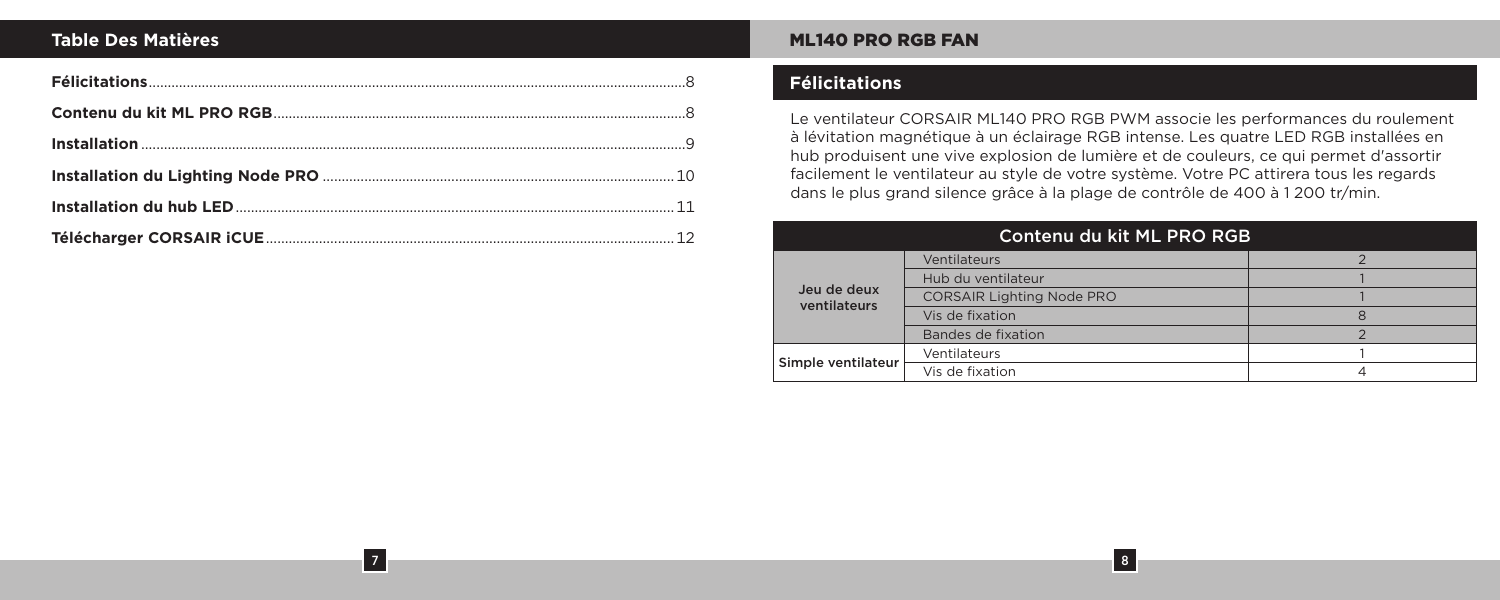### **>** Remarques sur la connectique

- Connectez les ventilateurs dans l'ordre séquentiel : 1 > 2 > 3 > 4 > 5 > 6.
- Les animations commencent par le ventilateur n°1 et continuent jusqu'au ventilateur n°6.
- Un ventilateur non connecté en série entraînera l'arrêt de la communication et de la fonction d'éclairage LED RGB.
- **>** Montez les ventilateurs à l'emplacement de votre choix dans le châssis.
- **>** Trouvez pour le hub RGB LED un emplacement suffisamment spacieux pour connecter tous les câbles des LED RGB des ventilateurs installés dans votre système.
- Le CORSAIR Lighting Node PRO devra également être branché au hub RGB LED pour que le logiciel CORSAIR iCUE puisse contrôler l'éclairage RGB LED.
- **>** Installez le hub RGB LED à l'aide des bandes de fixation fournies.



# **Installation Installation du Lighting Node PRO**

- **>** Éteignez votre système avant d'installer le Lighting Node PRO.
- **>** Trouvez un emplacement pour le Lighting Node PRO. Il doit être suffisamment spacieux pour que le câble atteigne le hub RGB LED.
- **>** Installez le Lighting Node PRO à l'aide de la bande de fixation fournie.
- **>** Branchez le câble mini-USB sur l'arrière du Lighting Node PRO, puis branchez l'extrémité à 9 broches sur un cavalier USB 2.0 interne disponible de votre système.
- **>** Connectez la fiche SATA sur une prise SATA disponible de l'alimentation de votre système.

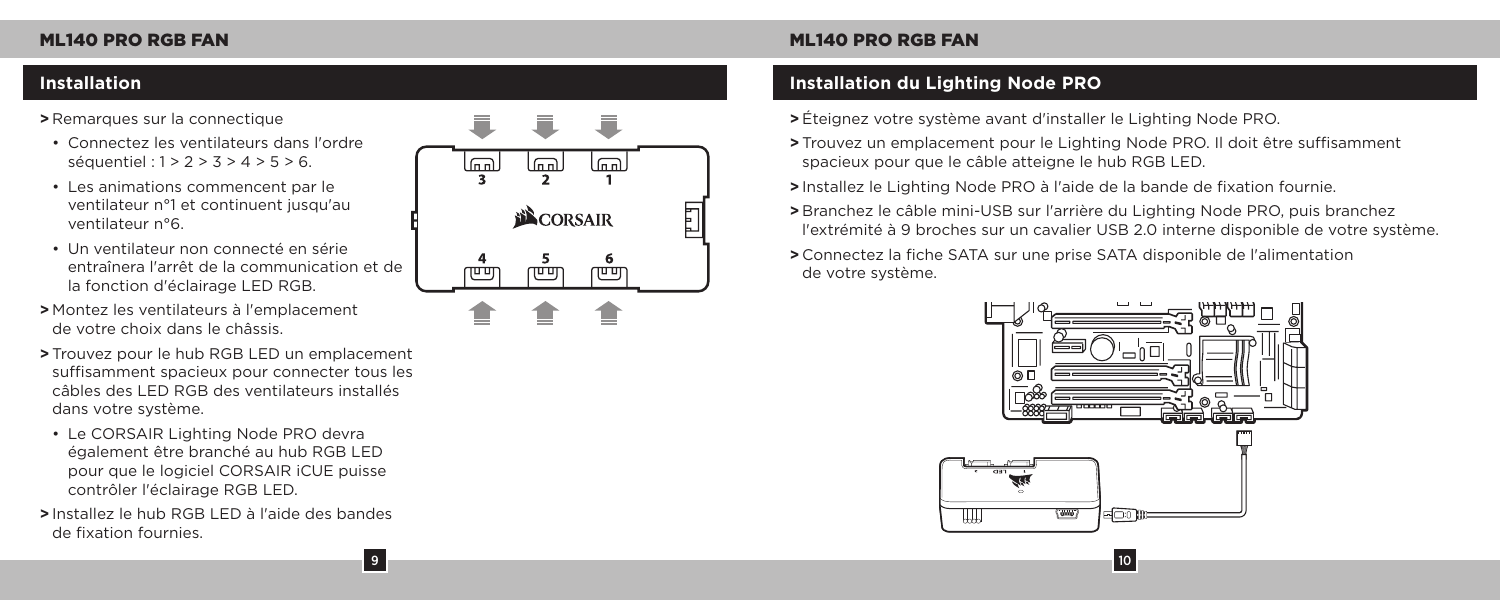**>** Branchez le câble RGB LED sur un cavalier LED disponible sur le Lighting Node PRO pour connecter le hub LED.

11

**>** Connectez la fiche SATA sur une prise SATA disponible de l'alimentation de votre système.



# ML140 PRO RGB FAN ML140 PRO RGB FAN

# **Installation du hub LED Télécharger CORSAIR iCUE**

**>** Pour profiter de tout le potentiel de CORSAIR iCUE, téléchargez la dernière version à l'adresse **www.corsair.com/downloads**.

12



**\*** Une connexion Internet est nécessaire pour télécharger le logiciel. CORSAIR iCUE est indispensable pour contrôler l'éclairage.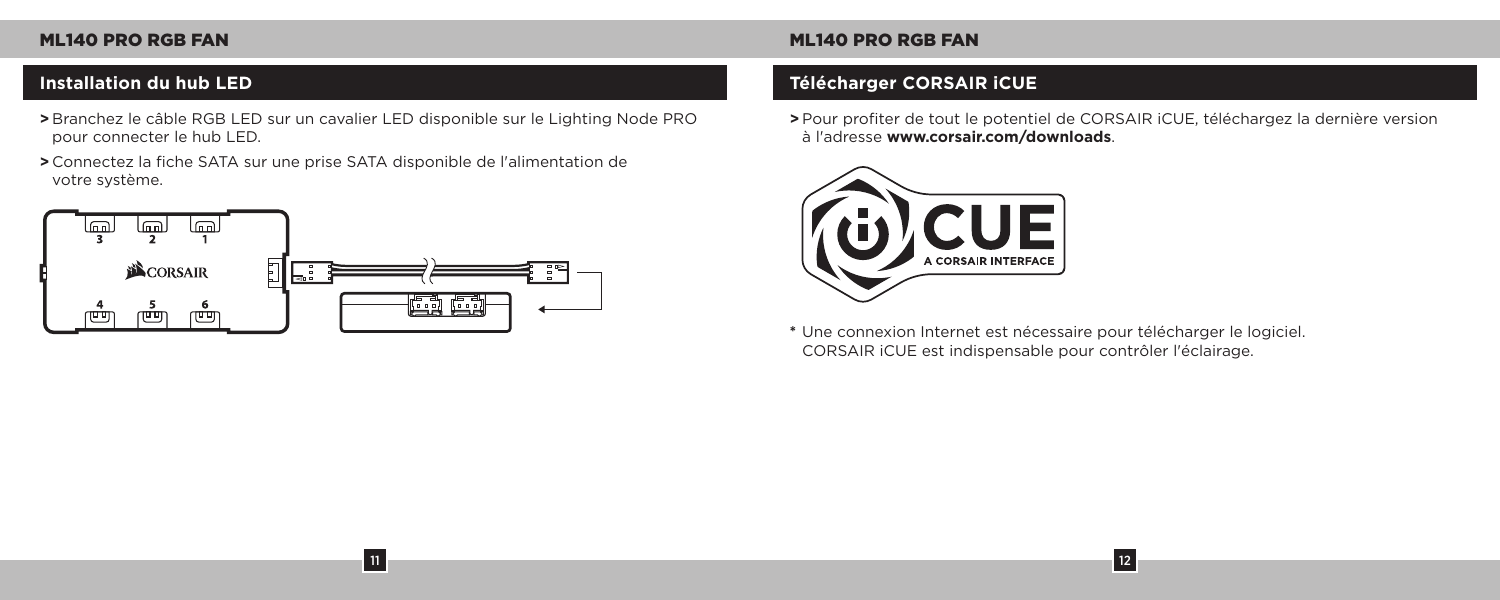### **Inhaltsverzeichnis**

13

### ML140 PRO RGB FAN

# **Herzlichen Glückwunsch**

Der CORSAIR ML140 PRO RGB PWM-Lüfter vereint die Performance eines Magnetschwebelagers und eine lebendige RGB-Beleuchtung. Vier RGB-LEDs auf der Rotornabe sorgen für eine lebendige Beleuchtung und Farbe und erleichtern die Anpassung an den Stil Ihres Systems. Dank des Regelbereichs von 400 bis 1.200 Umdrehungen pro Minute können Sie ganz einfach sicherstellen, dass Ihr PC nur optisch auffällt, nicht akustisch.

| ML PRO RGB Kit-Komponenten |                                  |   |
|----------------------------|----------------------------------|---|
| Kit mit zwei<br>Lüftern    | Lüfter                           |   |
|                            | Lüfternabe                       |   |
|                            | <b>CORSAIR Lighting Node PRO</b> |   |
|                            | Befestigungsschrauben            | R |
|                            | Montageleisten                   |   |
| Einzelner Lüfter           | Lüfter                           |   |
|                            | Befestigungsschrauben            |   |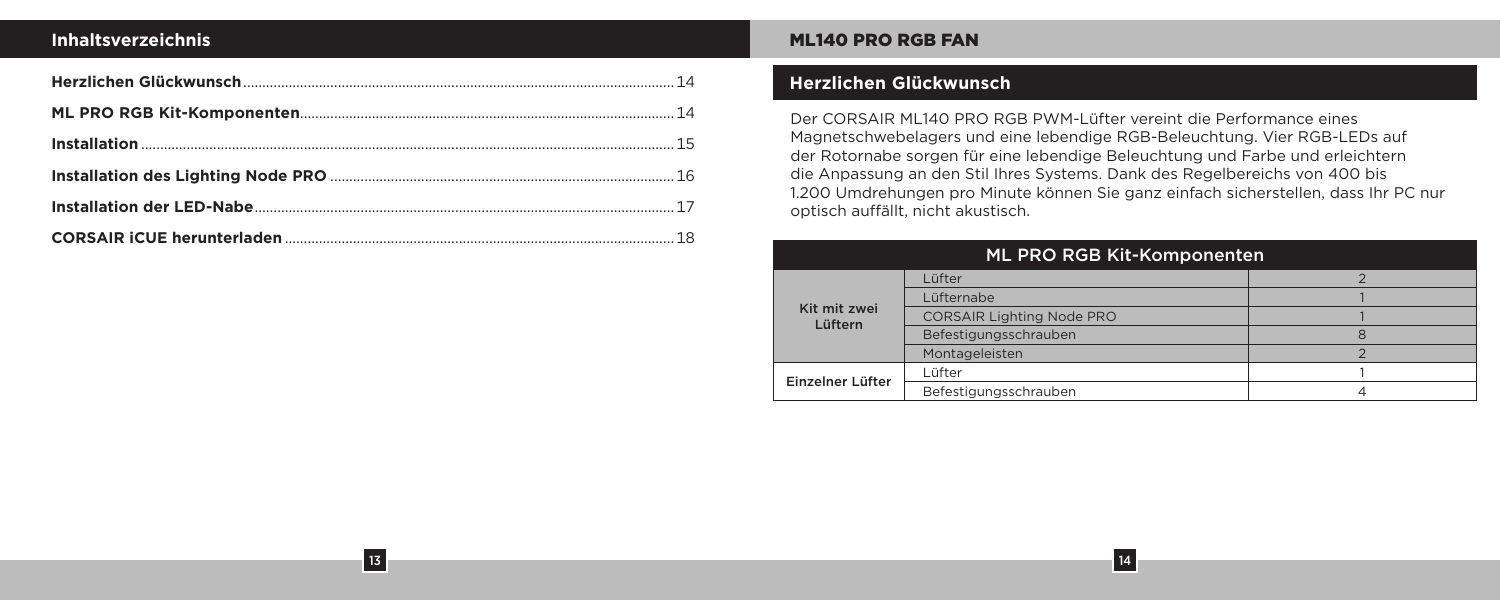### **>** Anschlusshinweise

- Schließen Sie die Lüfter in folgender sequenzieller Reihenfolge an:  $1 > 2 > 3 > 4 > 5 > 6.$
- Die Animationen beginnen mit Lüfter 1 und fahren anschließend bis Lüfter 6 fort.
- Jeder Lüfter, der nicht in der richtigen Reihenfolge angeschlossen ist, unterbricht die Kommunikation und damit das Funktionieren der RGB-LED-Beleuchtungsfunktion.
- **>** Montieren Sie den/die Lüfter an der gewünschten Stelle im Gehäuse.
- **>** Suchen Sie eine geeignete Position für die RGB-LED-Nabe, sodass alle RGB-LED-Kabel der in Ihrem System installierten Lüfter bis zur Nabe reichen.
- Der CORSAIR Lighting Node PRO muss zur Steuerung der RGB-LED-Beleuchtung durch die CORSAIR iCUE-Software ebenfalls an der RGB-LED-Nabe angeschlossen werden.

15

**>** Montieren Sie die RGB-LED-Nabe mithilfe der mitgelieferten Montageleisten.



# **Installation Installation des Lighting Node PRO**

- **>** Schalten Sie Ihren Computer aus, bevor Sie den Lighting Node PRO installieren.
- **>** Finden Sie eine Position für den Lighting Node PRO, von der aus die Kabel zu der RGB-LED-Nabe geführt werden können.
- **>** Montieren Sie den Lighting Node PRO mithilfe der mitgelieferten Montageleisten.
- **>** Schließen Sie das Mini-USB-Kabel auf der Rückseite des Lighting Node PRO an und verbinden Sie das neunpolige Ende mit einem freien internen USB-2.0-Anschluss in Ihrem Computer.
- **>** Schließen Sie das SATA-Netzkabel an einem freien SATA-Anschluss am Netzteil Ihres Computers an.

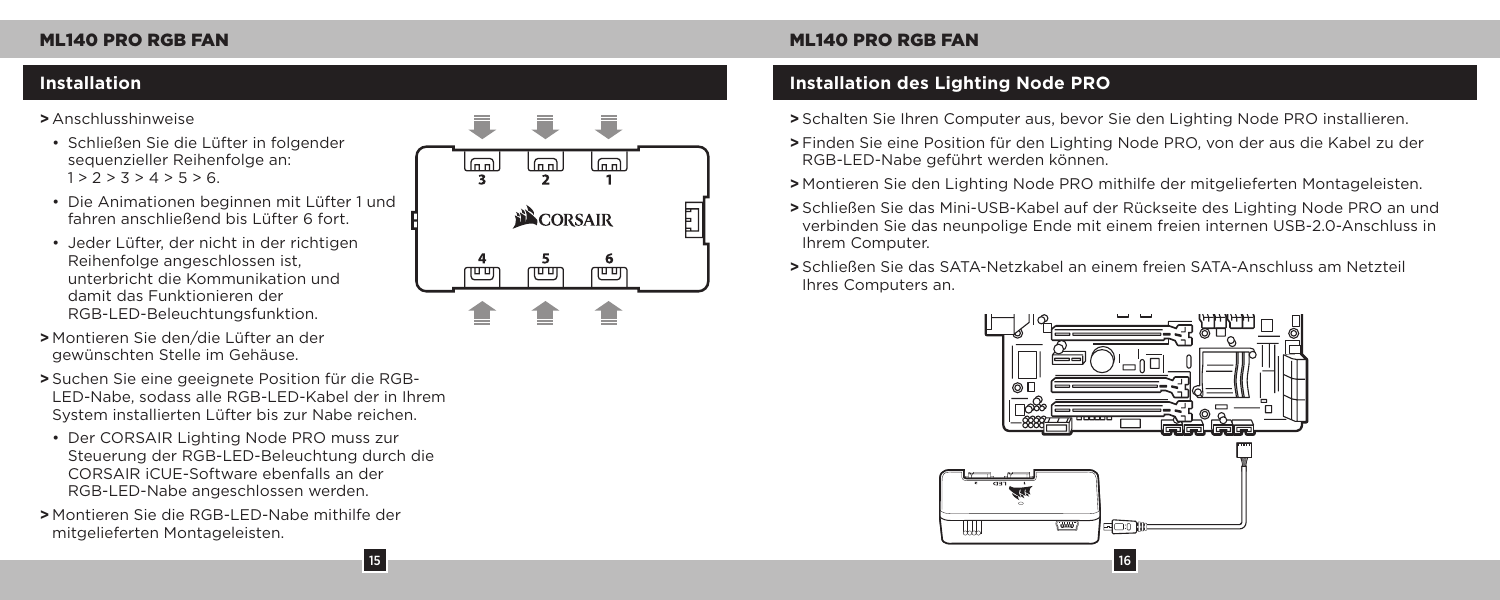- **>** Schließen Sie das RGB-LED-Kabel an einem verfügbaren LED-Anschluss des Lighting Node PRO an, um es mit der LED-Nabe zu verbinden.
- **>** Schließen Sie das SATA-Netzkabel an einem freien SATA-Anschluss am Netzteil Ihres Computers an.

17



### **Installation der LED-Nabe CORSAIR iCUE herunterladen**

**>** Laden Sie für ein umfassendes CORSAIR iCUE-Erlebnis die aktuelle Version unserer CORSAIR iCUE-Software unter **www.corsair.com/downloads** herunter.



**\*** Für den Download der Software ist eine Internetverbindung erforderlich. CORSAIR iCUE ist für die Beleuchtungssteuerung erforderlich.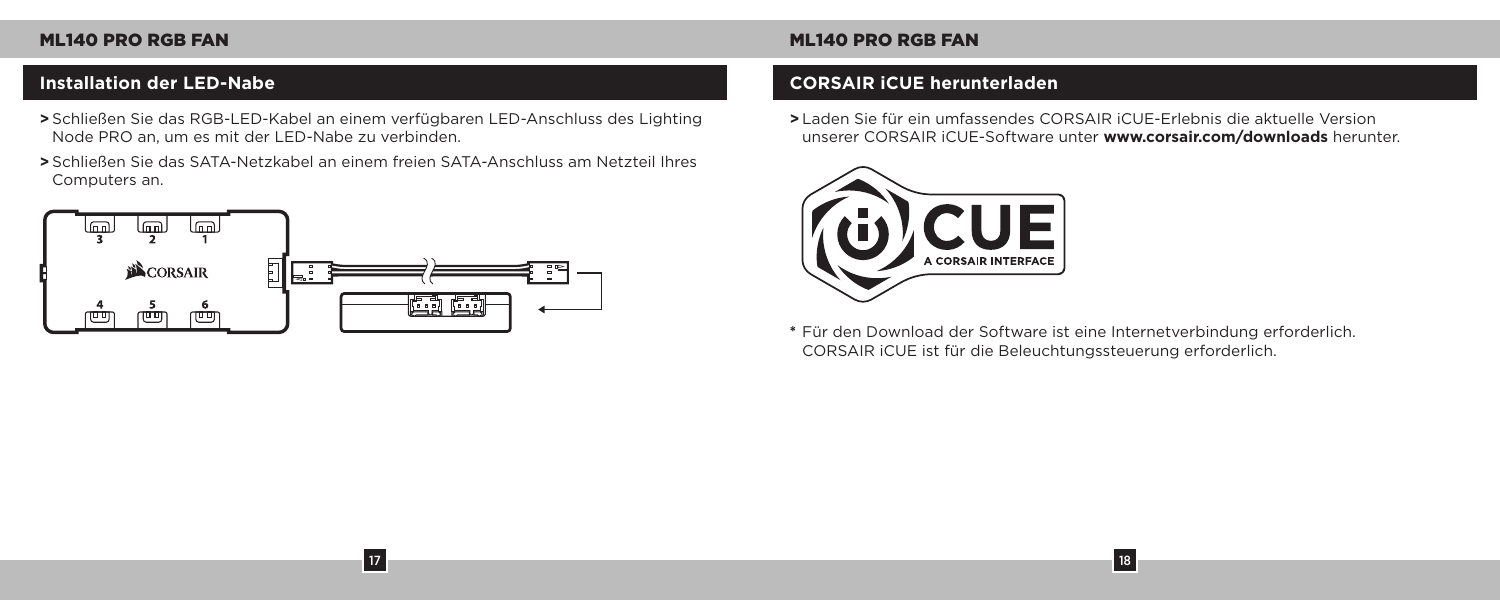# **SOMMARIO**

19

### ML140 PRO RGB FAN

# **Complimenti**

La ventola PWM CORSAIR ML140 PRO combina le prestazioni di una ventola a levitazione magnetica e un'illuminazione RGB vivace. I quattro LED RGB montati sull'hub emettono una vera e propria esplosione di luce e colore, per un abbinamento perfetto con lo stile del tuo sistema, così, grazie al controllo che permette di passare da 400 RPM a 1.200 RPM, puoi essere sicuro che il tuo PC si farà notare, pur essendo praticamente inudibile.

| Contenuto del kit ML PRO RGB |                                  |  |
|------------------------------|----------------------------------|--|
| Kit da due ventole           | Ventole                          |  |
|                              | Hub ventola                      |  |
|                              | <b>CORSAIR Lighting Node PRO</b> |  |
|                              | Viti di montaggio                |  |
|                              | Fascette di montaggio            |  |
| Una ventola                  | Ventola                          |  |
|                              | Viti di montaggio                |  |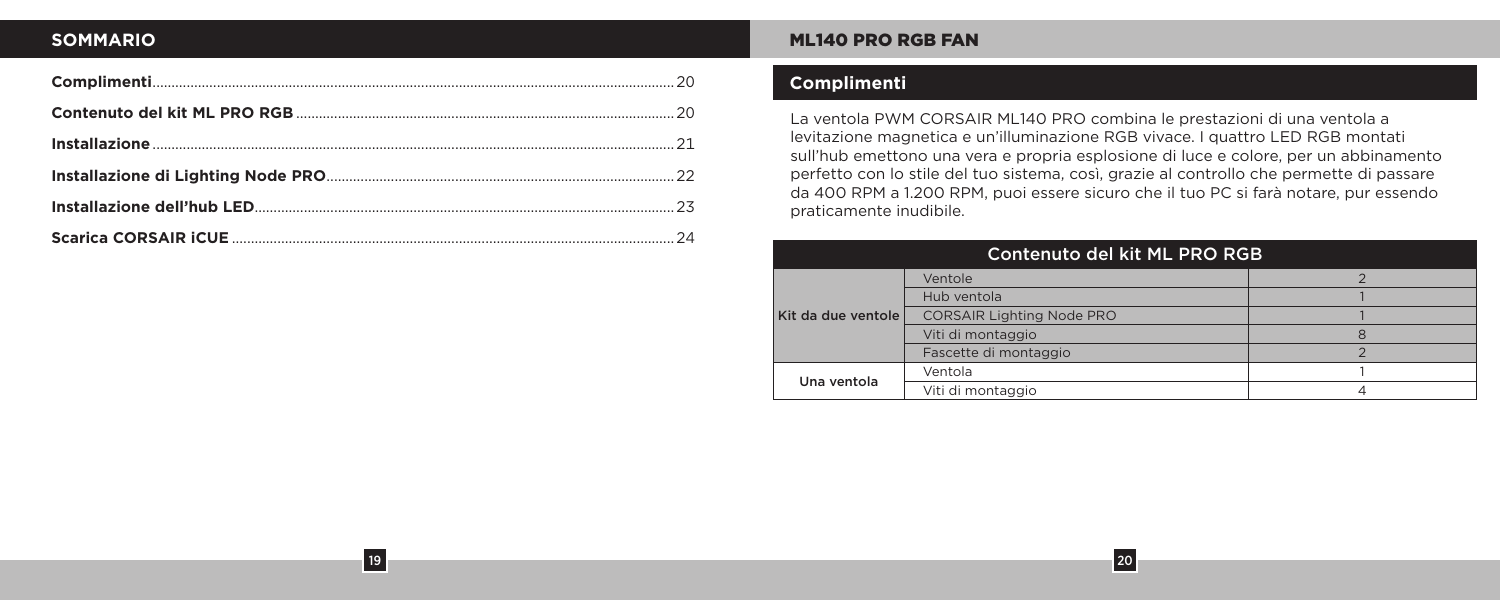### **>** Note di cablaggio

- Collegare le ventole in ordine sequenziale  $da 1 > 2 > 3 > 4 > 5 > 6$
- Le animazioni iniziano con la ventola 1 e procedono fino alla 6.
- Qualsiasi ventola non collegata in serie interromperà la comunicazione impedendo il funzionamento dell'illuminazione a LED RGB.
- **>** Montare le ventole nella posizione preferita all'interno del telaio.
- **>** Trovare una posizione per l'hub LED RGB che consenta il collegamento di tutti i cavi RGB LED delle ventole installati nel sistema in modo che raggiunga l'hub.
- CORSAIR Lighting Node PRO dovrà anch'esso essere collegato all'hub LED RGB per il controllo dell'illuminazione LED RGB mediante il software CORSAIR iCUE.
- **>** Montare l'hub LED RGB utilizzando le fascette di montaggio fornite.



# **Installazione Installazione di Lighting Node PRO**

- **>** Spegnere il sistema prima di procedere all'installazione di Lighting Node PRO.
- **>** Trovare una posizione per Lighting Node PRO che consenta al cavo di raggiungere l'hub LED RGB.
- **>** Montare Lighting Node PRO utilizzando la fascetta di montaggio fornita.
- **>** Collegare il cavo mini USB nella parte posteriore di Lighting Node PRO, quindi collegare il cavo a 9 pin a un header USB 2.0 interno disponibile nel sistema.
- **>** Collegare il connettore di alimentazione SATA a un connettore SATA libero nell'alimentatore del sistema.

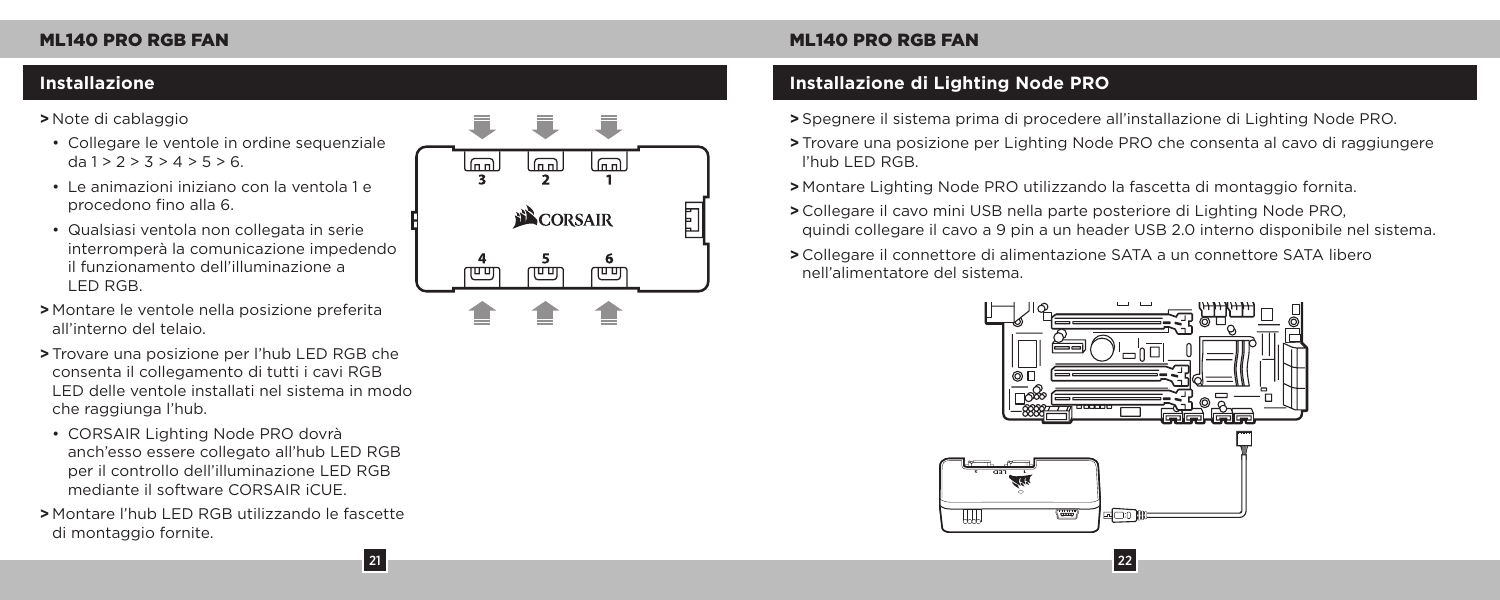# **Installazione dell'hub LED Scarica CORSAIR iCUE**

- **>** Collegare il cavo LED RGB a qualsiasi header LED disponibile su Lighting Node PRO per collegare l'hub LED.
- **>** Collegare il connettore di alimentazione SATA a qualsiasi connettore SATA disponibile nell'alimentatore del sistema.



23

**>** Per sfruttare al massimo CORSAIR iCUE, scaricare l'ultima versione del software CORSAIR iCUE disponibile alla pagina **www.corsair.com/downloads**.

24



**\*** Per il download del software è richiesta una connessione Internet. CORSAIR iCUE è richiesto per il controllo dell'illuminazione.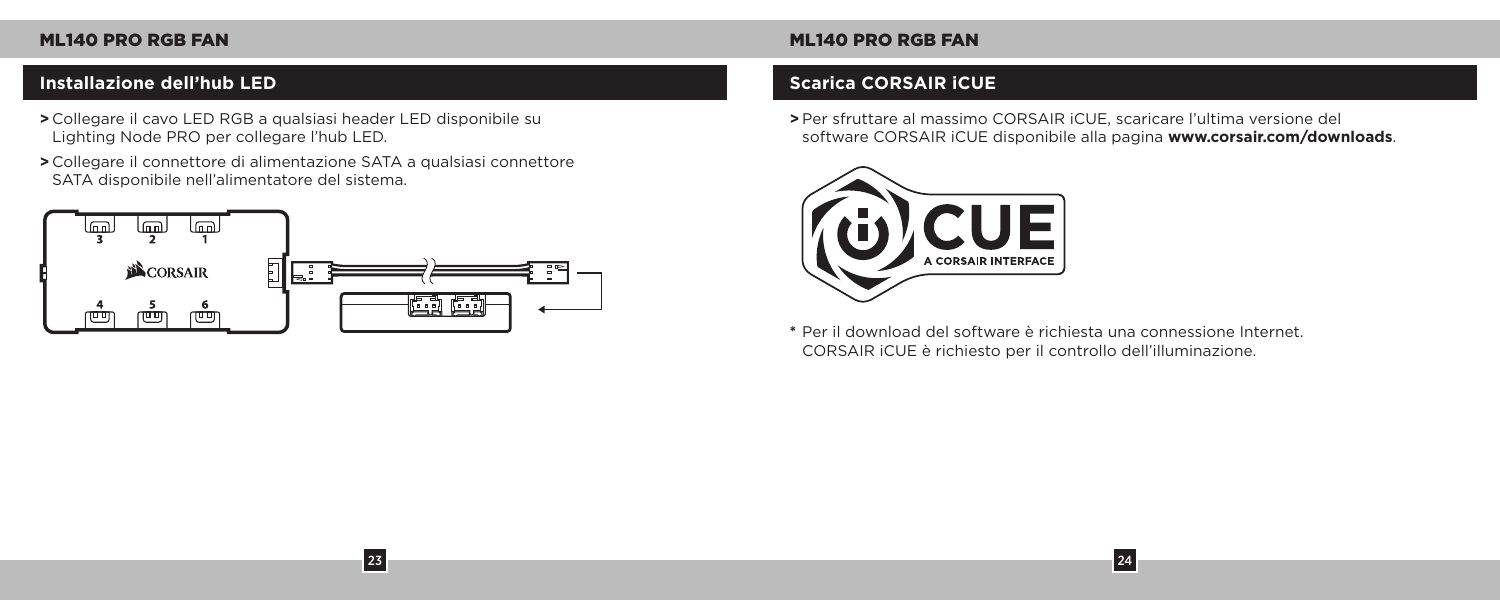# **Índice**

25

### ML140 PRO RGB FAN

# **Enhorabuena**

El ventilador CORSAIR ML140 PRO RGB PWM combina el rendimiento de un rodamiento de levitación magnética con iluminación brillante RGB. Los cuatro LED RGB montados en el condensador proyectan una ráfaga intensa de luz y color. Así le será más fácil combinar el estilo de su sistema. Además, gracias a un abanico de control de entre 400 y 1200 rpm, su ordenador no pasará desapercibido, pero sin hacer ruido.

| Contenido del kit ML PRO RGB |                                  |   |
|------------------------------|----------------------------------|---|
| Kit de dos<br>ventiladores   | Ventiladores                     |   |
|                              | Concentrador de ventilador       |   |
|                              | <b>CORSAIR Lighting Node PRO</b> |   |
|                              | Tornillos de montaje             | 8 |
|                              | Tiras de montaie                 |   |
| Ventilador<br>individual     | Ventiladores                     |   |
|                              | Tornillos de montaje             |   |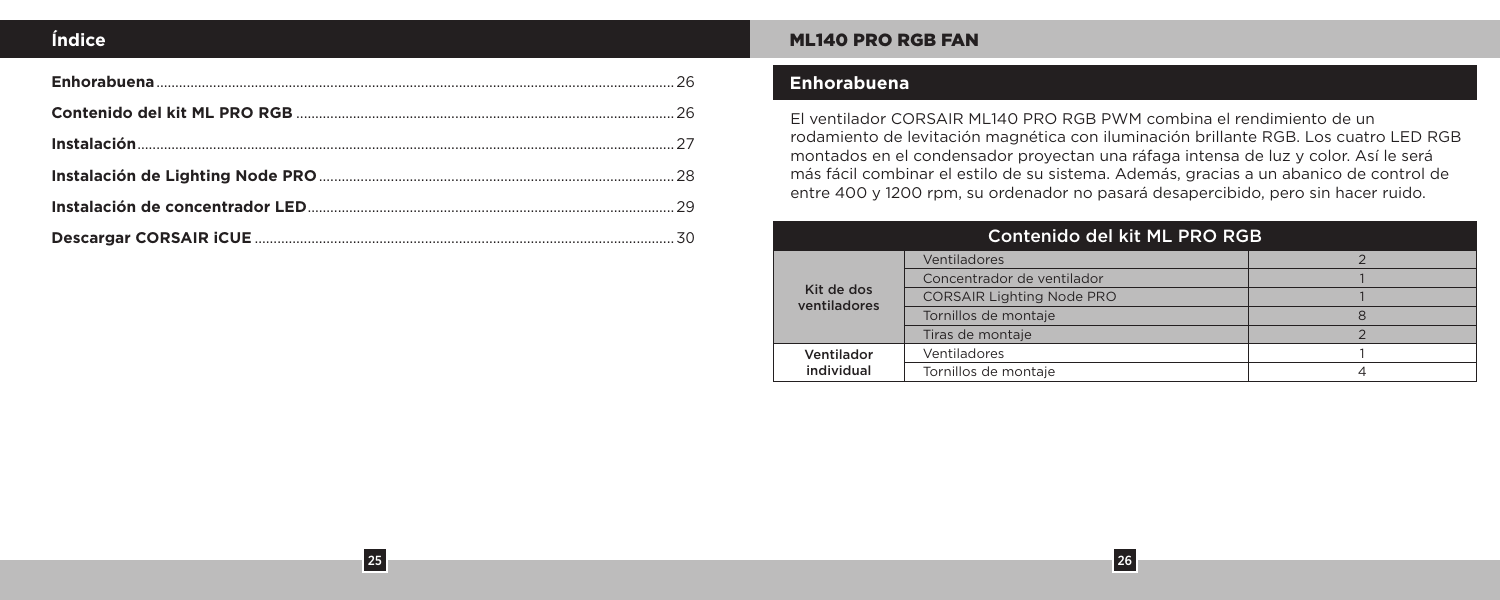### **>** Notas sobre conexiones

- Conecte los ventiladores en orden secuencial desde  $1 > 2 > 3 > 4 > 5 > 6$ .
- Las animaciones comienzan con el ventilador 1 y continúan hasta el ventilador 6.
- Si un ventilador no está conectado en serie, interrumpirá la comunicación y la función de iluminación LED RGB no funcionará.
- **>** Monte los ventiladores en la ubicación elegida del chasis.
- **>** Encuentre una ubicación para el concentrador LED RGB que permita la conexión de todos los cables LED RGB de los ventiladores instalados en su sistema.
- CORSAIR Lighting Node PRO también deberá enchufarse al concentrador LED RGB para poder controlar la iluminación LED RGB mediante el software CORSAIR iCUE.
- **>** Monte el concentrador LED RGB con las tiras de montaje proporcionadas.



# **Instalación Instalación de Lighting Node PRO**

- **>** Apague el sistema antes de instalar el Lighting Node PRO.
- **>** Encuentre una ubicación para el Lighting Node PRO que permita que el cable llegue al concentrador LED RGB.
- **>** Monte el Lighting Node PRO con la tira de montaje proporcionada.
- **>** Enchufe el cable mini USB en la parte trasera del Lighting Node PRO y luego enchufe el extremo de 9 clavijas en un cabezal USB 2.0 interno disponible del sistema.
- **>** Conecte el conector de alimentación SATA a cualquier conector SATA disponible de la fuente de alimentación del sistema.

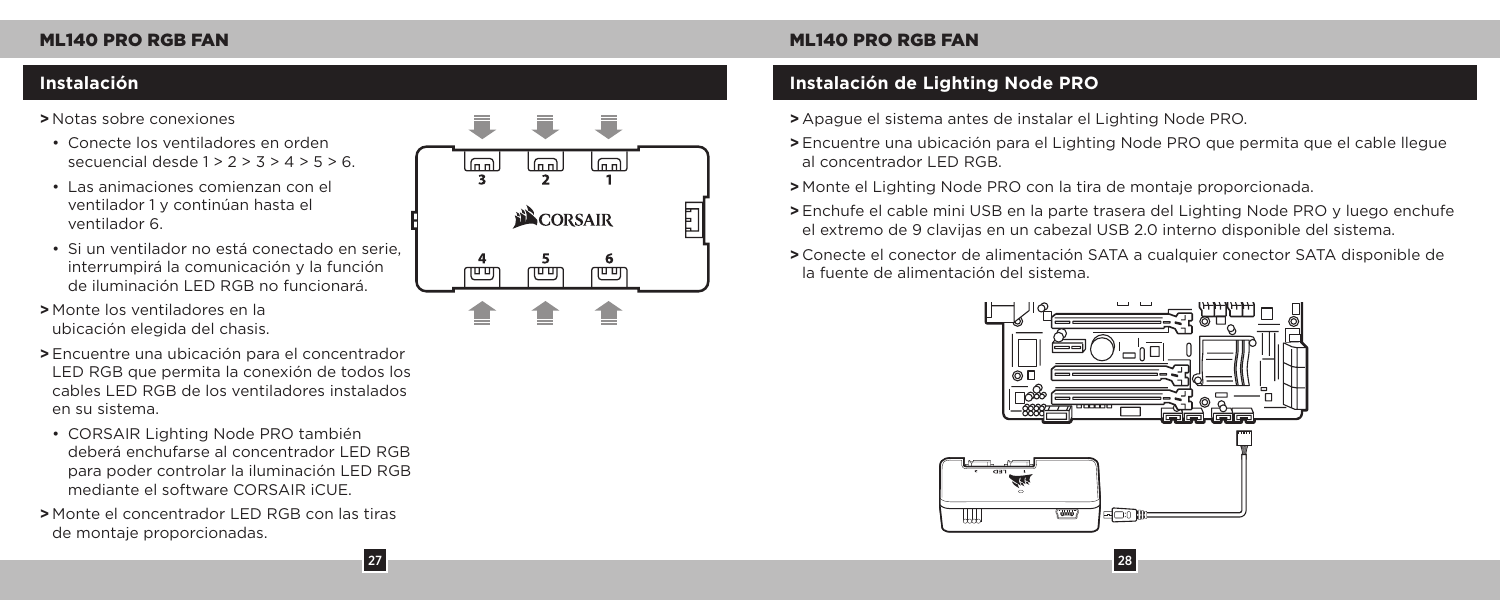# **Instalación de concentrador LED Descargar CORSAIR iCUE**

- **>** Enchufe el cable LED RGB en un cabezal LED disponible del Lighting Node PRO para conectar el concentrador LED.
- **>** Conecte el conector de alimentación SATA a cualquier conector SATA disponible de la fuente de alimentación del sistema.

29



**>** Para disfrutar plenamente de la experiencia CORSAIR iCUE, descargue el software CORSAIR iCUE más reciente en **www.corsair.com/downloads**.



**\*** Se requiere una conexión a Internet para la descarga del software. CORSAIR iCUE es necesario para el control de iluminación.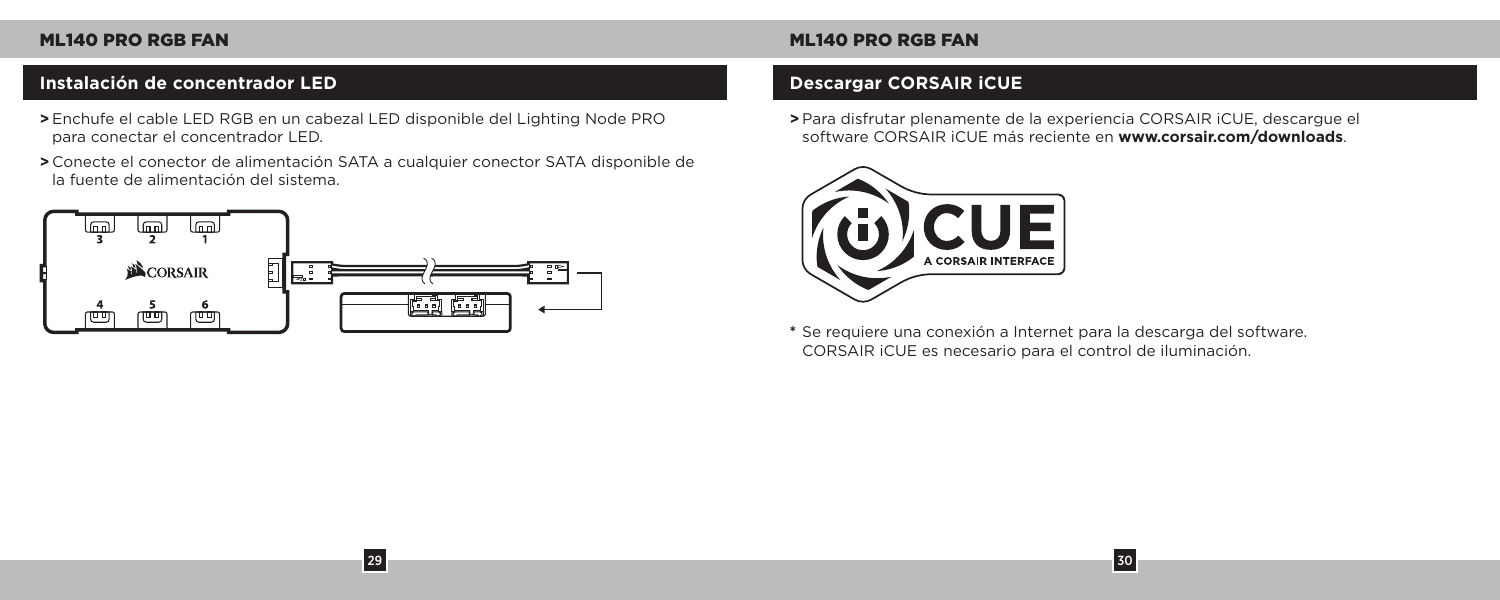### **Оглавление**

31

### ML140 PRO RGB FAN

### **Поздравляем**

ШИМ-вентилятор CORSAIR ML140 PRO RGB сочетает в себе производительность магнитного подшипника и яркую RGB-подсветку. Четыре встроенных в каркас RGB-светодиода излучают яркий цветной свет, благодаря чему вы сможете с легкостью обеспечить его соответствие стилю вашей системы, а благодаря диапазону регулировки от 400 до 1200 об/мин можно быть уверенным в том, что ваш компьютер виден, но не слышен.

| Содержимое комплекта ML PRO RGB  |                                  |  |  |  |
|----------------------------------|----------------------------------|--|--|--|
| Комплект из двух<br>вентиляторов | Вентиляторы                      |  |  |  |
|                                  | Концентратор вентилятора         |  |  |  |
|                                  | <b>CORSAIR Lighting Node PRO</b> |  |  |  |
|                                  | Крепежные винты                  |  |  |  |
|                                  | Монтажные планки                 |  |  |  |
| Один вентилятор                  | Вентиляторы                      |  |  |  |
|                                  | Крепежные винты                  |  |  |  |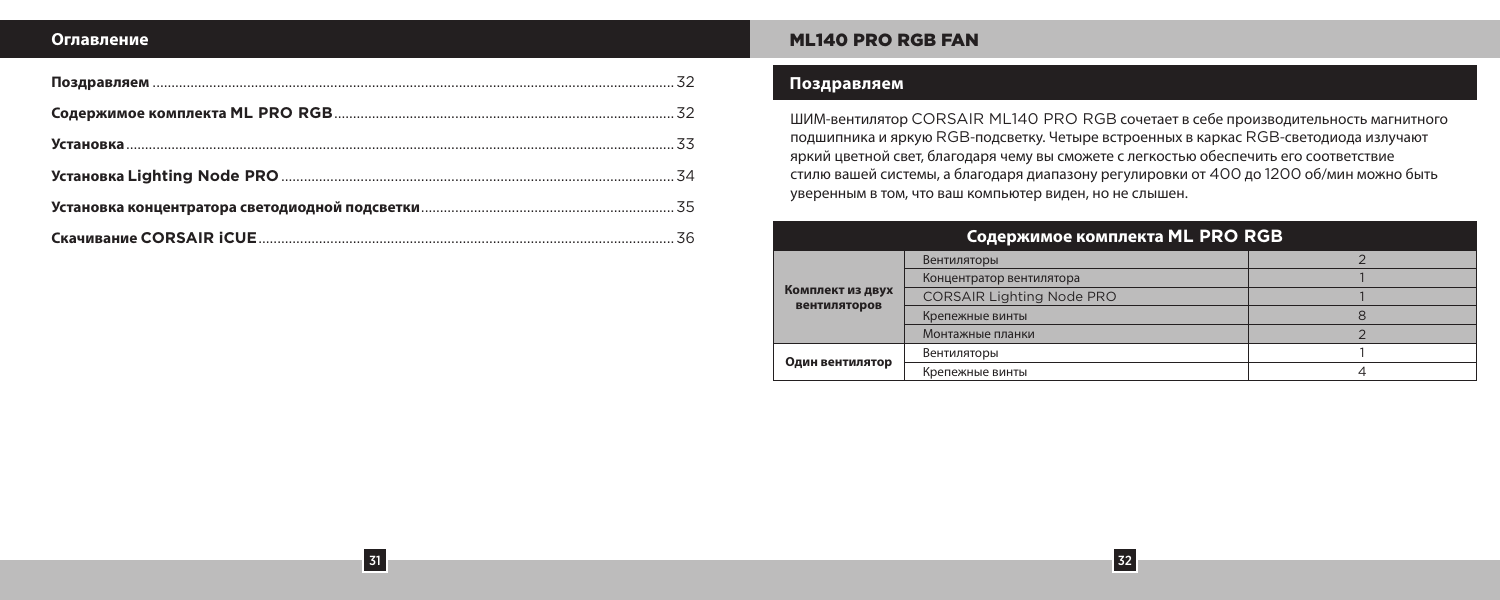### **>** Примечания по подключению

- Подключите вентиляторы последовательно в таком порядке: 1 > 2 > 3 > 4 > 5 > 6.
- Анимации активируются в порядке с первого по шестой вентилятор.
- Если один из вентиляторов не подключен последовательно, произойдет размыкание соединения и функция светодиодной подсветки RGB работать не будет.
- **>** Установите вентиляторы внутри корпуса в выбранном месте.
- **>** Место для установки концентратора светодиодной подсветки RGB следует выбирать таким образом, чтобы длины кабелей светодиодной подсветки RGB всех вентиляторов системы хватило для подключения к нему.
- Для управления светодиодной подсветкой RGB с помощью программного обеспечения CORSAIR iCUE контроллер CORSAIR Lighting Node PRO также необходимо подключить к концентратору светодиодной подсветки RGB.
- **>** Установите концентратор светодиодной подсветки RGB с помощью монтажных планок из комплекта.



### **Установка Установка Lighting Node PRO**

- **>** Перед установкой Lighting Node PRO отключите ПК.
- **>** Расположите контроллер Lighting Node PRO таким образом, чтобы можно было подвести кабель к концентратору светодиодной подсветки RGB.
- **>** Закрепите Lighting Node PRO с помощью монтажной планки из комплекта.
- **>** Вставьте штекер Mini USB в разъем на задней панели Lighting Node PRO, потом вставьте 9-контактный штекер в разъем USB 2.0 на ПК.
- **>** Подсоедините разъем питания SATA к любому свободному разъему SATA блока питания ПК.

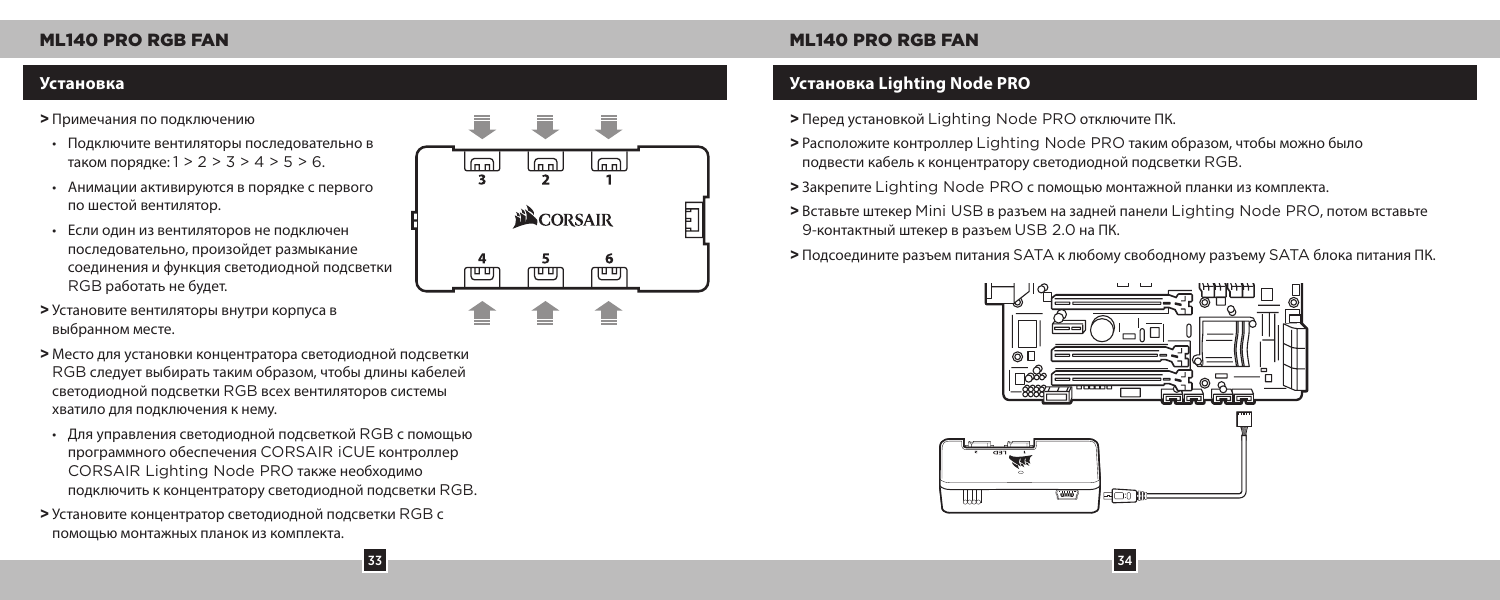# **Установка концентратора светодиодной подсветки Скачивание CORSAIR iCUE**

- **>** Подсоедините кабель концентратора светодиодной подсветки RGB к свободному разъему с пометкой LED на Lighting Node PRO для подключения концентратора светодиодной подсветки.
- **>** Подсоедините разъем питания SATA к любому свободному разъему SATA блока питания ПК.

35



**>** Чтобы в полной мере воспользоваться возможностями CORSAIR iCUE, скачайте последнюю версию программного обеспечения CORSAIR iCUE с веб-страницы **www.corsair.com/downloads**.



\* Для скачивания программного обеспечения требуется интернет-соединение. Для управления подсветкой требуется программное обеспечение CORSAIR iCUE.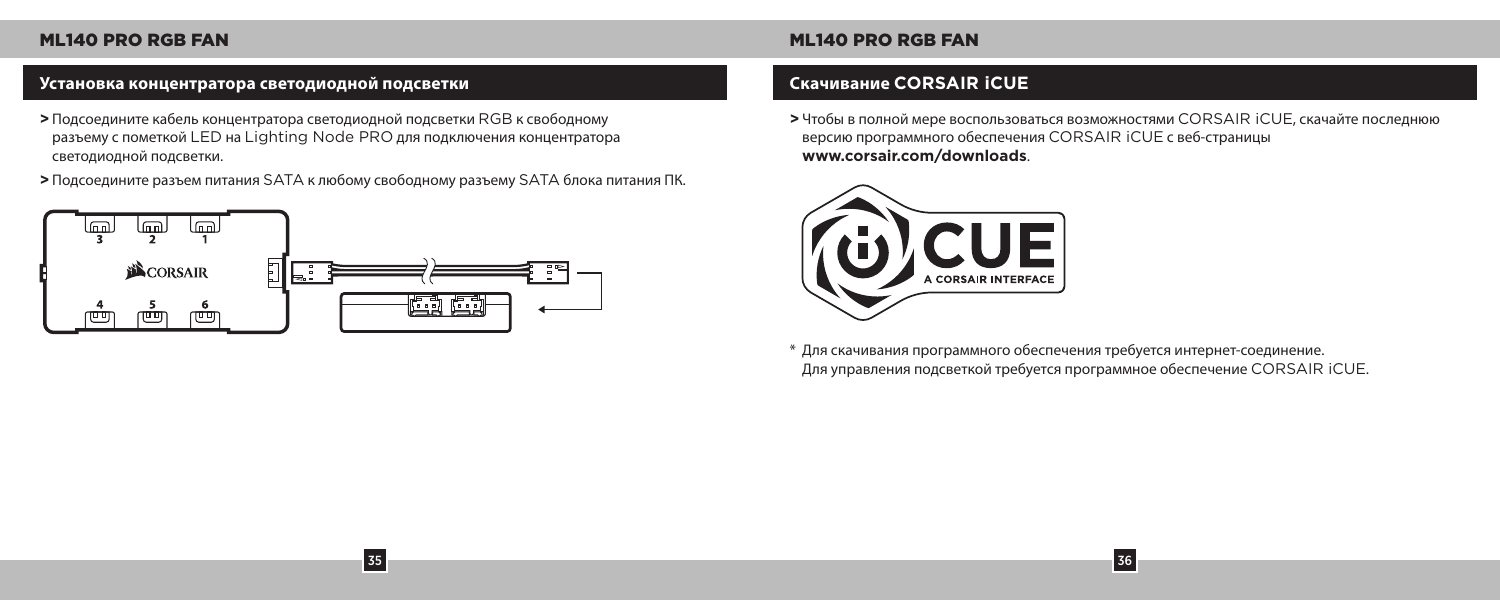$\boxed{37}$ 

### **ML140 PRO RGB FAN**

# 恭喜

美商海盗船 ML140 PRO RGB PWM 风扇既有磁悬浮轴承的高性能, 也有 RGB 灯光的生动色彩。 四个安装在集线器上的 RGB LED 灯散发出富有冲击力的生动光线和色彩,更能轻松匹配您的系统 风格。400 RPM 到 1,200 RPM 的转速控制范围, 让您可以看到 PC 发出的光芒且几乎听不到 噪音。

| ML PRO RGB 配套内容 |                           |   |  |
|-----------------|---------------------------|---|--|
| 两个风扇组           | 风扇                        |   |  |
|                 | 风扇集线器                     |   |  |
|                 | CORSAIR Lighting Node PRO |   |  |
|                 | 安装螺丝                      | 8 |  |
|                 | 安装条                       |   |  |
| 单个风扇            | 风扇                        |   |  |
|                 | 安装螺丝                      |   |  |

 $\begin{array}{|c|c|c|}\n\hline\n38\n\end{array}$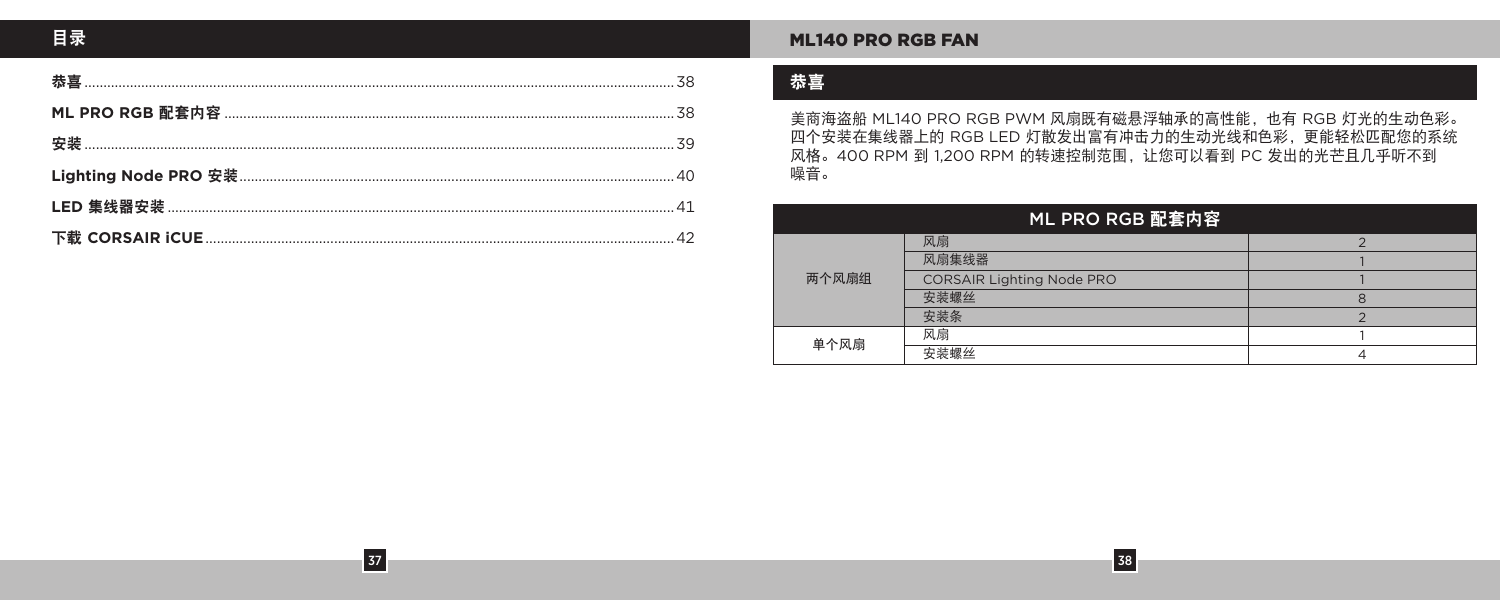- **>** 连接注意事项
	- •风扇连接顺序为 1 > 2 > 3 > 4 > 5 > 6。
	- •动画会以风扇 1 开始并继续进行到风扇 6。

•未依序连接的风扇会中断通信, 而 RGB LED 照明功能将无法作用。

- **>** 将风扇安装到您在机箱中选择的位置。
- **>** 找出一个可让 RGB LED 集线器连接安装在系统 中的所有风扇 RGB LED 电缆且容易触及集线器 的位置。
- •CORSAIR Lighting Node PRO 也需要插入 RGB LED 集线器,让 CORSAIR iCUE 软件 控制 RGB LED 照明。
- **>** 使用随附的安装条安装 RGB LED 集线器。



# 安装 **Lighting Node PRO** 安装

- **>** 安装 Lighting Node PRO 前先关闭您的系统。
- **>** 为 Lighting Node PRO 找出一个位置,使得电缆能接到 RGB LED 集线器。
- **>** 使用随附的安装条安装 Lighting Node PRO。
- **>** 将迷你 USB 电缆插入 Lighting Node PRO 背面,然后将 9 引脚端插入系统 可用的内部 USB 2.0 接头。
- **>** 将 SATA 电源连接器连接到系统电源的任何可用 SATA 接头。